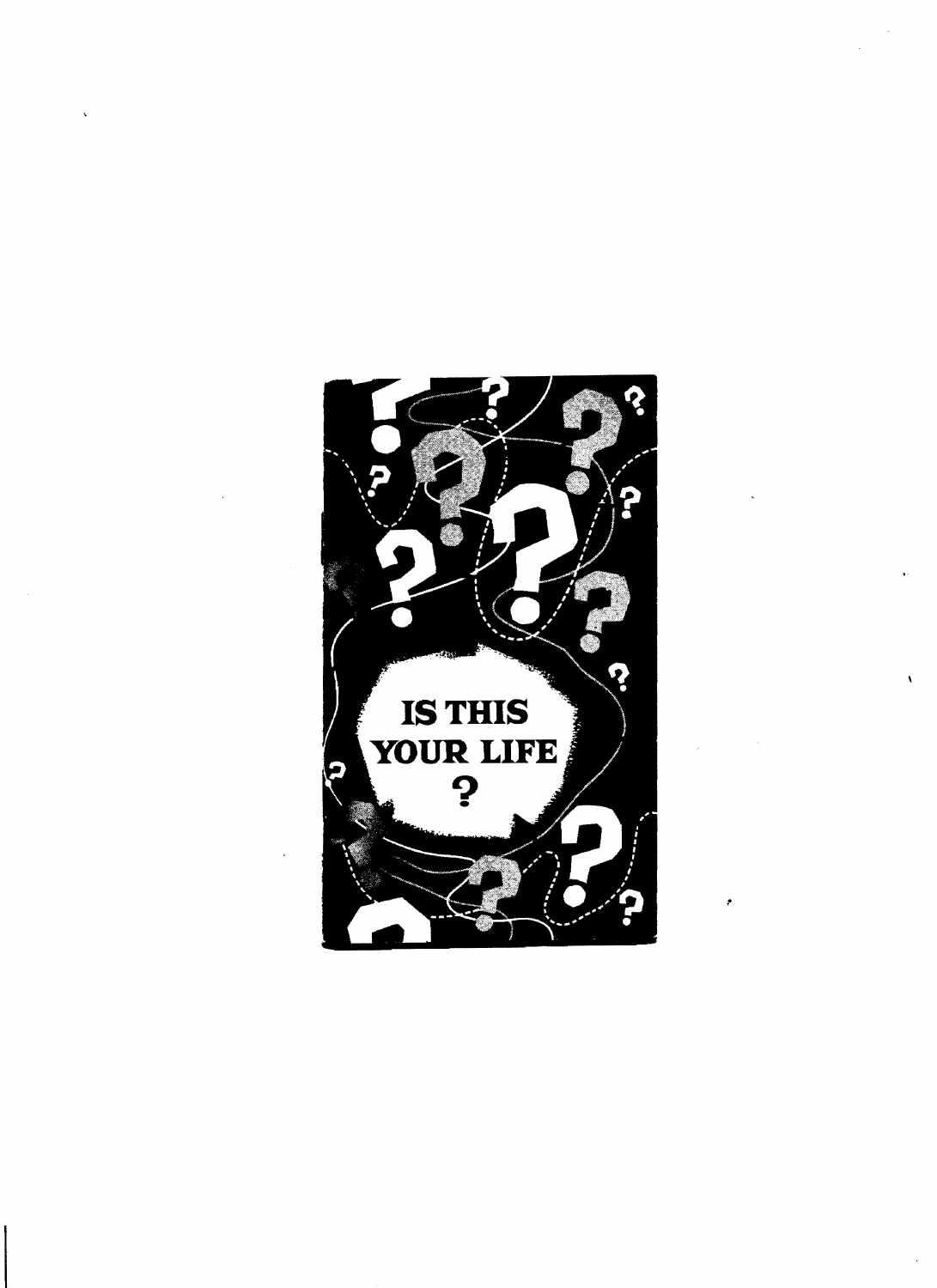This is the account of a remarkable and alarm· ing vision, received by *General William Booth,*  founder of the Salvation Army. General Booth was outstandingly courageous and zealous in his life and service for his Lord and for his fellow· men.

There may be certain parts of this vision and testimony with which you will not agree. How· ever, do not allow these differences to keep you from receiving the admonition, the warning and inspiration which God has for you here. Is this your life and its results which are envisioned here?

*'}474i4*  Your Life? T had a very strange vision the other day.

And I have been greatly perplexed as to whether or not I should tell it to others. The chief difficulty I find concerning it is that it seems to lay me open to the charge of being too severe, in seeming to shut out of heaven a great multitude who are expecting to go there. Because I portray the gate narrower than the Bible is supposed to make it.

In this it will be considered, perhaps, that the vision I received is at fault, and therefore, somewhat misleads. But on its behalf I may suggest that as heaven is, as the negro said, "a mighty big place," it may be only some special part of the vast Continent of Blessedness that is referred to.

In my vision I thought that so far as the world was concerned, Agur's prayer was answered in regard to me, for I had neither poverty nor riches. All my wants were supplied. I had leisure, and friends, and home, and all that was necessary to make me happy.

,

*Page One*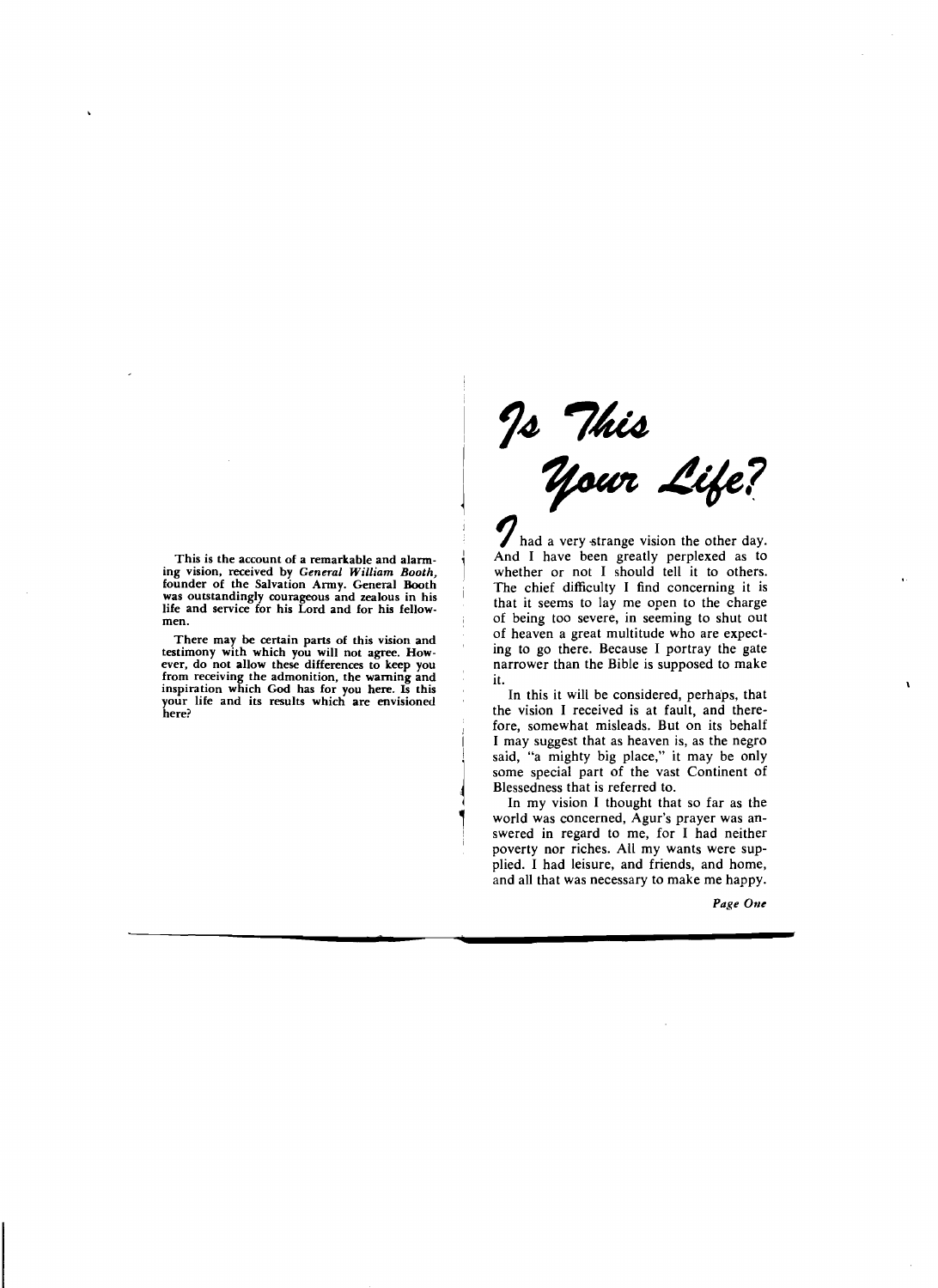Then also, I thought that I was a Christian. Most of my close friends professed to be the same. We visited together at each other's homes, joined in amusements, business, politics and many other things. In short, we bought and sold, and married, and acted as though the world we were in were going to last forever.

In this vision I was one who was active in religious activities. In fact, I considered myself to be quite a shining light. I always attended church on Sunday. And I taught in the Sunday School. Now and then, though not very often, I visited the sick. And in addition to these good deeds I gave a little money to support Christian work.

In all this I was quite sincere. I had no idea of playing the hypocrite. It's true that I didn't stop to consider what Christianity really was, although I talked freely enough about it at times, and pitied people who didn't profess to be Christians.

I seldom, if ever, considered what Jesus Christ required. Nor was I very concerned about the lost, although I heard these matters occasionally discussed in my presence. I had gotten into a definite rut in thought and action and profession. And I went on from day to day, hoping that everything would tum out all right in the end.

But in my vision I thought that without any apparent warning a dangerous fever

seized me. I became terribly sick all of a sudden. In fact, in just a few hours I was brought to the very brink of death. This was serious business, indeed. Everyone about me was in great confusion. And those who loved me were paralyzed with fear.

Some took action. The proper medicines were administered. There were consultations among several physicians. And the members of my family hurried to my side from far and near. Friends and acquaintances came.

I was given the best medical care possible -but all proved in vain.

I could feel that the medicines weren't helping. And yet I didn't feel anything very much. I don't know whether this was because of the suddenness of the sickness or the deadening character of the narcotics which the physicians gave me. But strangely enough I seemed to be the least disturbed person in the place.

I felt as though I were in a dream. I knew I was ill--dangerously ill--because a relative had insisted on my being informed of my real condition. And yet I was not disturbed about the fact. I thought I would recover. Most people do, I suppose, until the hand of death is actually upon them.

And if I did not recover, I had no reason to be terribly concerned, because, wasn't I a Christian? Hadn't I been converted? Didn't I believe the Bible? Why should I fear?

*Page Three* 

*Page Tu'o*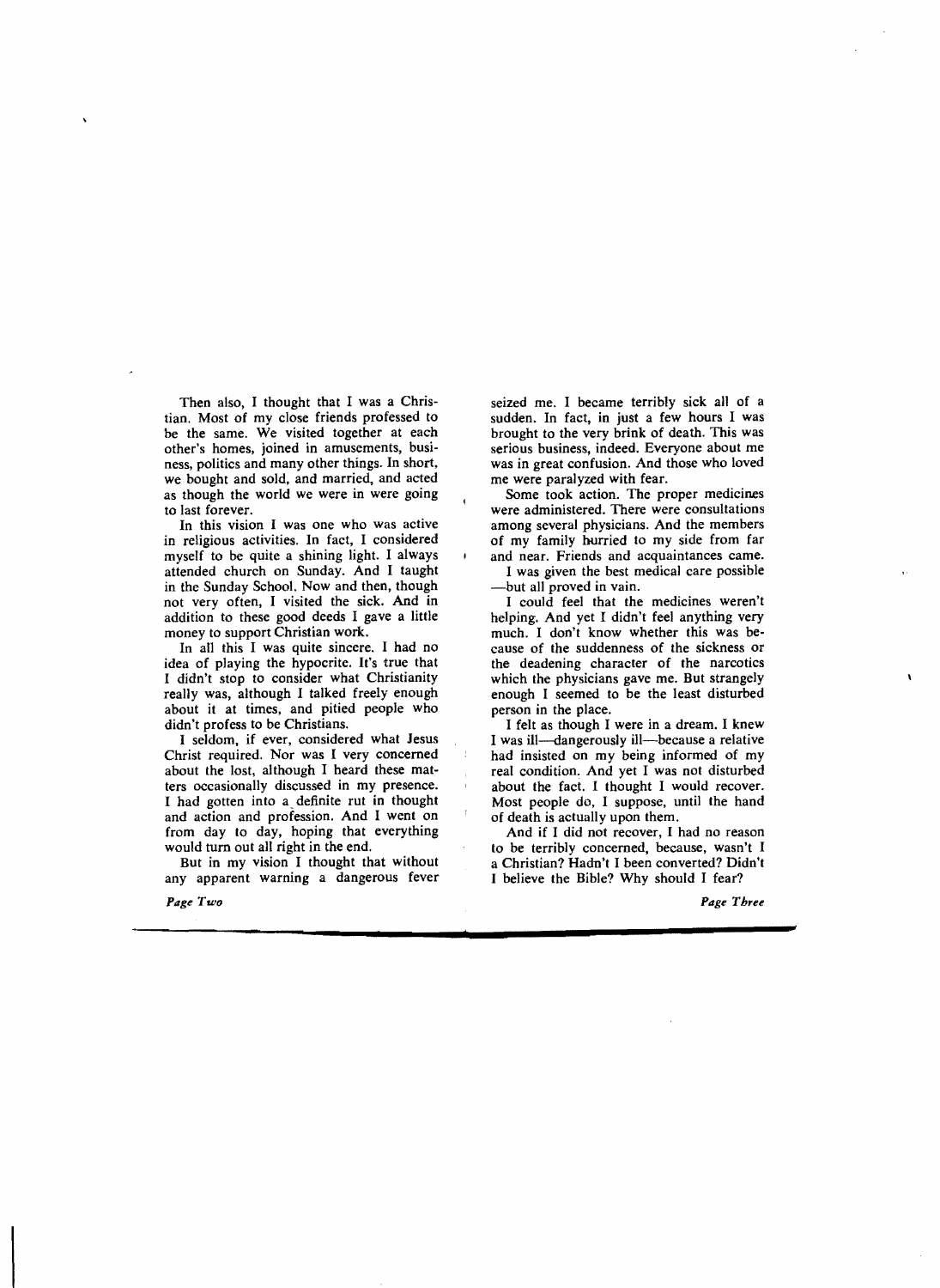And wasn't I continually hearing hymns being sung and prayers offered that 1 might be restored to health, and if not, that I might pass away without suffering, and have a good time of it in heaven?

But even so, disquieting thoughts did cross my mind-because 1 couldn't keep out questions that kept arising as to whether I had truly followed Jesus Christ and had done my duty to a perishing world with my time and influence, and money and family. And questions would come and go that were very difficult indeed to answer. Yet it was all in a dreamy way. How could it be otherwise, with the burning fever lapping up the vital current, and my brain all benumbed, and my energies laid prostrate.

So when I complained that I didn't have much joy or assurance, I quite naturally agreed readily to the suggestion that my condition prevented this. And I felt, moreover, that if I were not "ready" I had neither the time nor energy to begin so serious a business over again as the salvation of my soul. Besides, how could I confess that I had been mistaken all these years, and that my life had been a failure? No! It was too late, and I was too ill for any such confession.

One thing I could do, and that I did. I cast myself, with what force of soul I had left, on the mercy of my Savior. And again and again I repeated a verse which had always been a favorite of mine:

"I am a poor sinner, just nothing at all, But Jesus Christ is my all in alL"

It was with this sentence on my lips-a sentence taken up and reproduced at my funeral service-that a cold numbness seemed to come creeping over me, and a great difficulty of breathing seized me. My friends were alarmed. I read it in their faces. Some prayed, while others wept. And my dear ones moistened my lips and kissed my brow.

Meanwhile a strange faintness seized me. I lost consciousness. My next sensation was altogether beyond description. It was the thrill of a new and celestial existence. I was in heaven.

After the first feeling of surprise had somewhat subsided, I looked around me, and took in the situation. It was way beyond anything of earth-positively delightful. And yet some of the more beautiful scenes and sounds and feelings of the world I had just left appeared to be repeated in my new experience in enchanting fashion. Still no human eyes ever beheld such perfection, such beauty. No earthly ear ever heard such music. No human heart ever experienced such ecstasy, as it was my privilege to see, hear, and feel in the celestial country.

Above me was the loveliest of blue skies. Around me was an atmosphere so balmy that it made my whole physical frame vibrate

Page Five

Page Four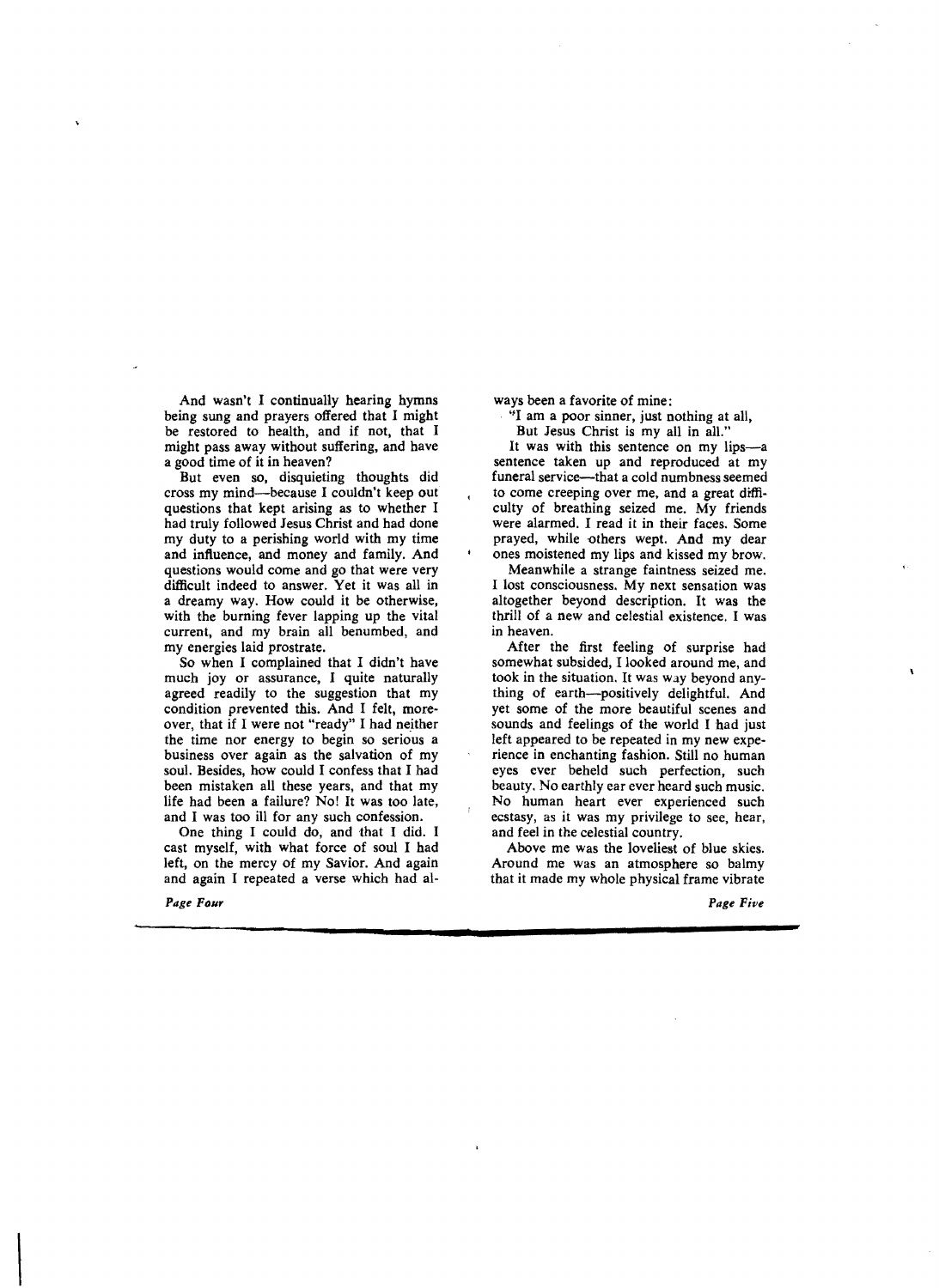with pleasure. Flowing by the bank of roses on which I found myself reclining was the clearest and purest water of a river that seemed to dance with delight to its own murmurings. The trees that grew upon the banks were covered with the greenest foliage, and laden with most delicious fruit--sweet beyond all earthly sweetness. And by lifting up my hand I could pluck and taste.

In every direction above and around me the whole air seemed not only to be laden with the sweetest perfumes coming from the fairest flowers, but filled with the fairest forms. For, floating about me were beautiful beings whom I felt by instinct were angels and archangels, seraph and seraphim, cherub and cherubim, together with the perfect blood-washed saints who had come from our own world. They were sometimes far, and again coming nearer.

The whole sky at times seemed to be full of white-winged, happy, worshiping, joyous beings. And the whole country, apparently of limitless extent, was filled with a blissful ecstasy that could only be known by being experienced.

You may perhaps imagine my sensation. At first I was swallowed up with a sort of ecstatic intoxication, which feeling was immediately enhanced by the consciousness that I was safe, saved, to suffer and sin no more.

And then suddenly, a new set of feelings began to creep over me. Strange as it may seem, I felt somewhat lonely and a little sad, even in the midst of this infinite state of bliss. Because up to this moment I was alone. Not one of the bright beings who were soaring and singing in the bright ether above me, nor the ones who were hastening hither and thither, as though bent upon some high mission, had spoken to me or approached me.

I was alone in heaven! Then, in a still stranger and mysterious way, I appeared to feel in myself a sort of unfitness for the society of those pure beings who were sailing around me in indescribable loveliness. How could it be? Had I come there by mistake? Was I not counted worthy of this glorious inheritance? It was indeed a mystery.

My thoughts went back to earth. And all before me, as though unfolded by an angel's hand, the record of my past life was unrolled before my eyes. What a record it was! I glanced over it. And in a glance I seemed to master its entire contents-so rapidly, indeed, that I became conscious of a marvelous quickening of my intellectual powers. I realized that I could take in and understand in a moment what would have required a day with my poor, darkened faculties on earth.

With my quickened mind, I saw, to my delight, at that very first glance, that this

*Page Seven* 

*Page Six*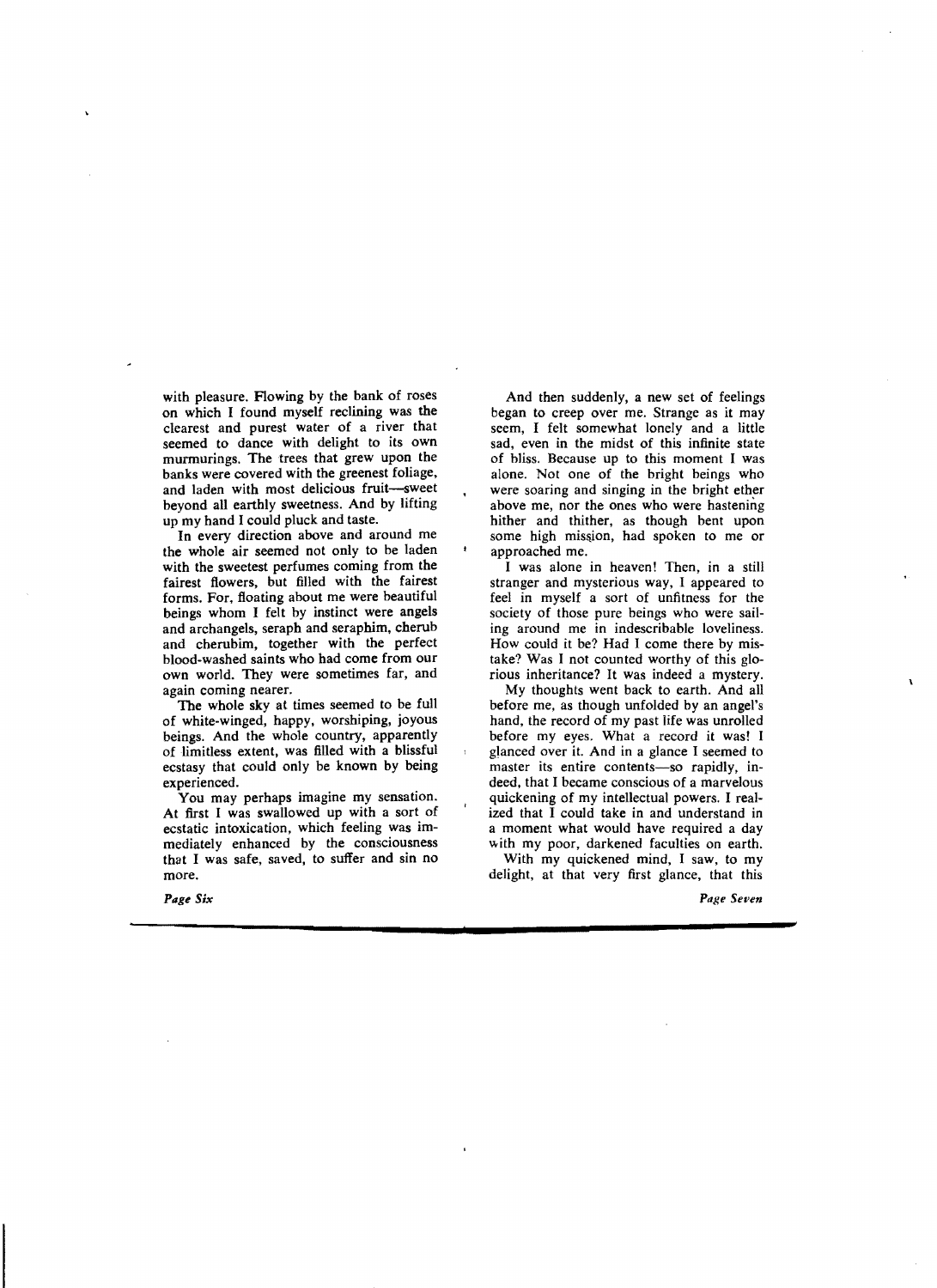register of my earthly existence-the Divine biography of my life--contained no record of any misdeeds before my conversion. Indeed, that part of my life seemed to be very much of a blank. I further perceived that neither was there any record of the sins I had done since that time. It was as though some friendly hand had gone through the rol1 and blotted out the record of the evil doings of my life. This was very gratifying. I felt like shouting praises to God, who had delivered me from the pain of having these things staring me in the face in this beautiful, holy land, among all these holy beings, where it seemed to me that the very memory of sin would defile.

Nevertheless, a further glance at my record appalled me, for there was written therein-leaving out, as I have said, the sins of commission-there was written the exact daily record of the whole of my past life! In fact, it went much deeper, because it described in full detail the object for which I had lived. It recorded my thoughts and feelings and actions-how and for what I had employed my time, my money, my influence, and all the other talents and gifts which God had intrusted me with to spend for His glory and for the salvation of the lost.

Every chapter of this record carried my thoughts back to the condition of the world

*Page Eight* 

I had left. And there came up before my eyes a vivid picture of its hatred for God, its rejection of Christ, its wickedness, with all the wretchedness and destitution and abomination. It utterly appalled me. Also into my ears there came a hurricane of cursing and blasphemy, and a wail of anguish and woe that stunned me.

I had seen these sights and had heard these sounds before, not too often, it is true, because I had hid myself from them. But now they blinded and stunned me. They appeared a million times blacker and more vile, more wretched and piteous, than they had ever seemed before!

I felt like putting my hands before my eyes, and my fingers in my ears to shut these things out from sight and hearing, so intensely real and present did they seem. They wrung my soul with sorrow and self-reproach, because on the "Record of Memory" I saw how I had occupied myself during the few years which I had been allowed to live amidst all these miseries, after Jesus Christ had called me to be His soldier. I was reminded how, instead of fighting His battles, instead of saving souls by bringing them to His feet, and so preparing them for admission into this lovely place, I had been on the contrary, intent on earthly things, selfishly seeking my own, spending .my life in practical unbelief, disioyalty and disobedience.

*Page Nine*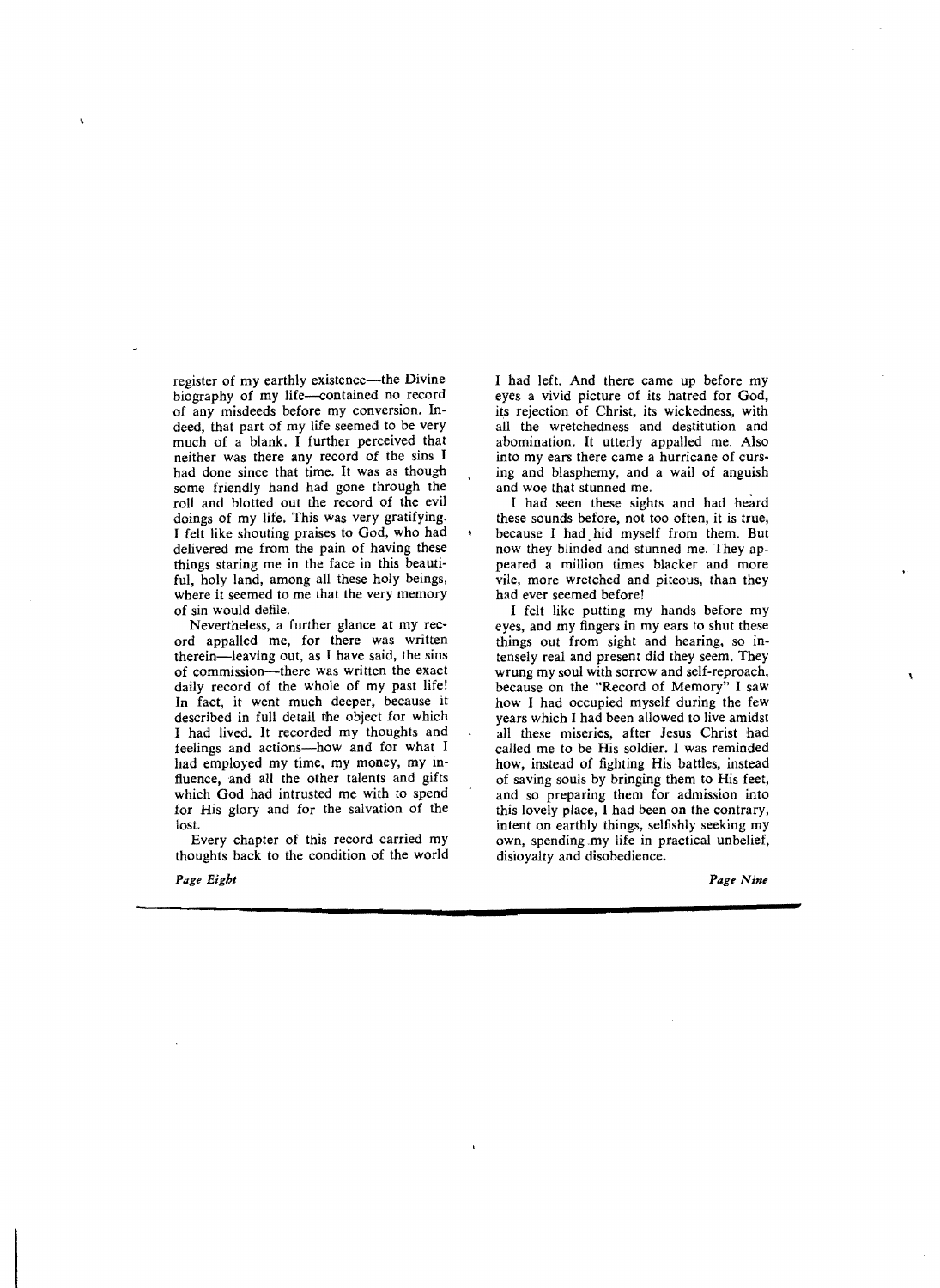I felt sick at heart. Oh, if at that moment I could have crept out of the "land of pure delight" about which I had sung so much in the past, and could have gone back to the world of darkness, sin and misery, which I had just left-if I could but spend another lifetime among the lost and dying, and truly follow my Lord!

But that could not be. My opportunities of earth were past. Heaven must now be my dwelling forever. And contradictory as it may seem, this thought filled my soul with unspeakable regret.

And then came another thought, more wild than any that had gone before it. (You must remember that it is a vision I am relating.) It was this: Would it be possible for me to obtain permission to go back to the world, to that very part of it from which I had come, clothed in some human form, and live my earthly life over again-live it in a manner worthy of my profession, worthy of my Christ and my opportunity? Could this be?

If at that moment an answer in the affirmative had been brought to me, I would have gladly given up my heavenly blessedness. I would have gladly undergone ages of hardship, ignominy, poverty and pain. I would have given up a million dollars in money. Yes, I would have gladly given a world, if it had been mine to give! But I could see no hope for a second probation. What was to be done?

I had not been musing in this way for many seconds, for thoughts appeared to flow with remarkable rapidity, when, quick as a lightning flash, one of those bright inhabitants which I had watched floating far off in the clouds of glory, descended and stood before my astonished gaze.

I can never forget the awe-struck feelings with which I beheld this heavenly being. Describe the shape and features and bearing of this noble form I cannot, and I will not attempt it. He was at the same time angelic and human, earthly and yet celestial. I discerned therefore at a glance that he was one of the "blood-washed multitude" who had "come out of the great tribulations of earth." I not only judged from a certain majestic appearance which he bore, but from instinct I felt that the being before me was a man, a redeemed and glorified man.

He looked at me. And I could not keep from returning his gaze. His eyes compelled me. And I confess I was ravished by his beauty. I could never have believed the human face divine could ever bear so grand a stamp of dignity and charm.

But far beyond the entrancing loveliness of those celestial features was the expression which filled his total countenance, and shone through those eyes that were gazing upon

Page Eleven

Page Ten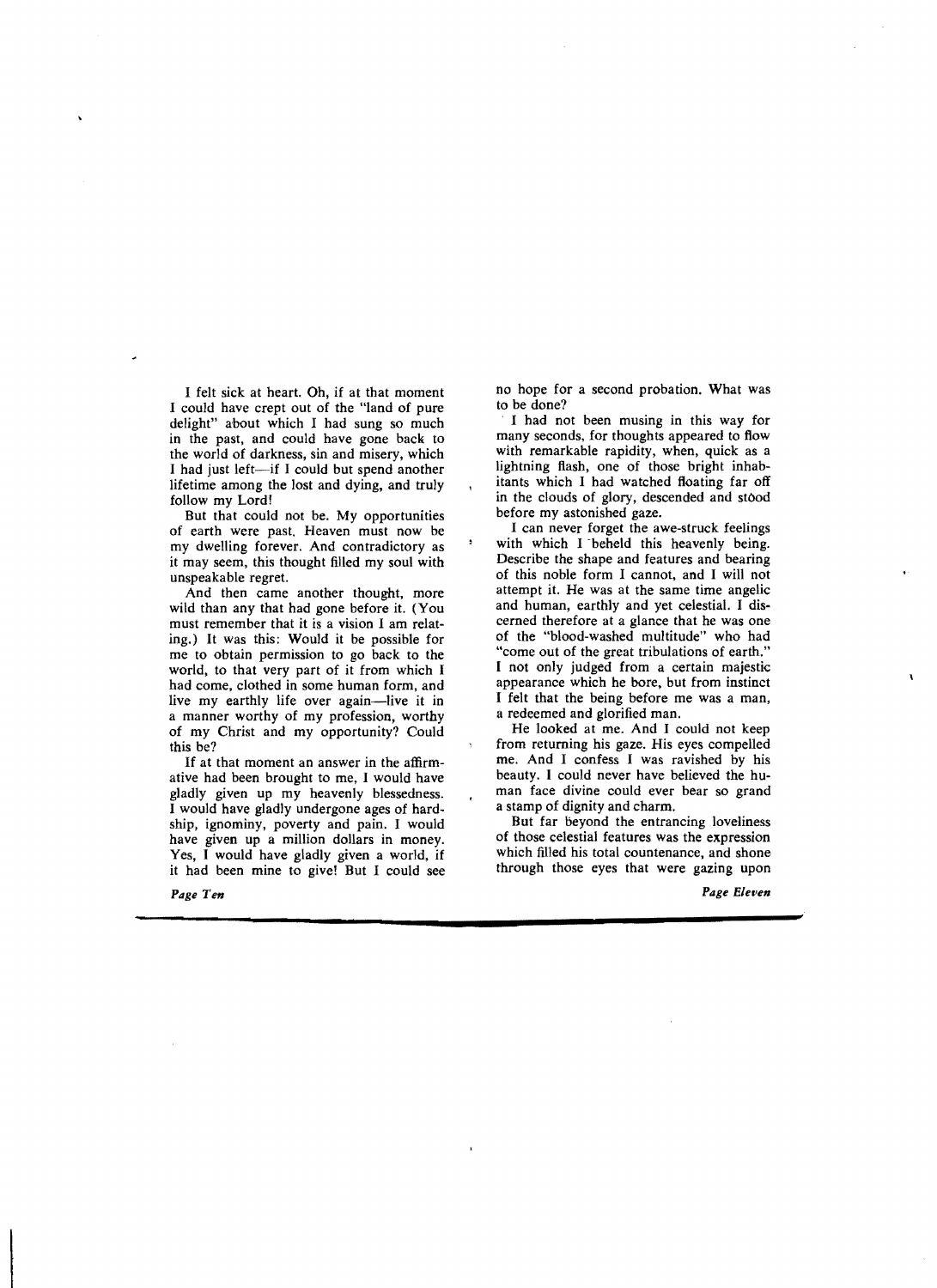me. It was as though that face was only a sunlit window, through which I could see into the depths of the pure, kindly and tender soul within.

I don't know how I looked to my beautiful visitor. I don't know what form I had. I had not seen myself in a mirror since I had taken on immortality for mortality.

It was evident that he had a deep interest in me. But it was an interest which seemed to bring sadness to him. His features seemed to me to grow almost sorrowful as I sat there with my eyes fixed on him in a fascinated spell.

He spoke first. Had he not done so I could never have summoned courage to address him. His voice was soft and musical, and fitted well with the seriousness of his bearing. I understood him almost before I heard his words, although I cannot tell now what language he spoke. I suppose it was the universal language of heaven.

This was the substance of what he said: My arrival was known throughout a certain district of the celestial regions, where were gathered the ransomed ones who had come from the earthly neighborhood where I had lived. The tidings of my arrival had been flashed through the heavenly telephone, which spoke not in one ear only, but in every ear in that particular region. My name had been whispered in every hillside and

echoed in every valley, and had been spoken in every room of every mansion. It had been . proclaimed from every tower and pinnacle of the stupendous temple in which these glorified saints day and night present their worship to the great Father.

All who had known me on earth, all who had any knowledge of my family, my opportunities for helping forward the Kingdom of Christ, whom they worshipped and adored, were burning to see me and hear me tell of the victories I had won and the souls I had blessed while on earth. And all were especially anxious to hear if I had been the means of bringing salvation to the loved ones they had left behind.

All this was poured upon my soul. I didn't know which way to look. Again and again I remembered my life of ease and comfort. What could I say? How could I appear with the record of my life before these waiting ones? What was there in it except a record of self-gratification? I had no martyr stories to tell. I had sacrificed nothing worth naming on earth, much less in heaven, for His dear sake!

My mind was running in this direction, when I think my visitor must have discovered something of what I was thinking, and felt pity for me. Seeing my consternation he spoke again.

"Where you find yourself is not actually

•

*Page Thirtem* 

*Page Twelve*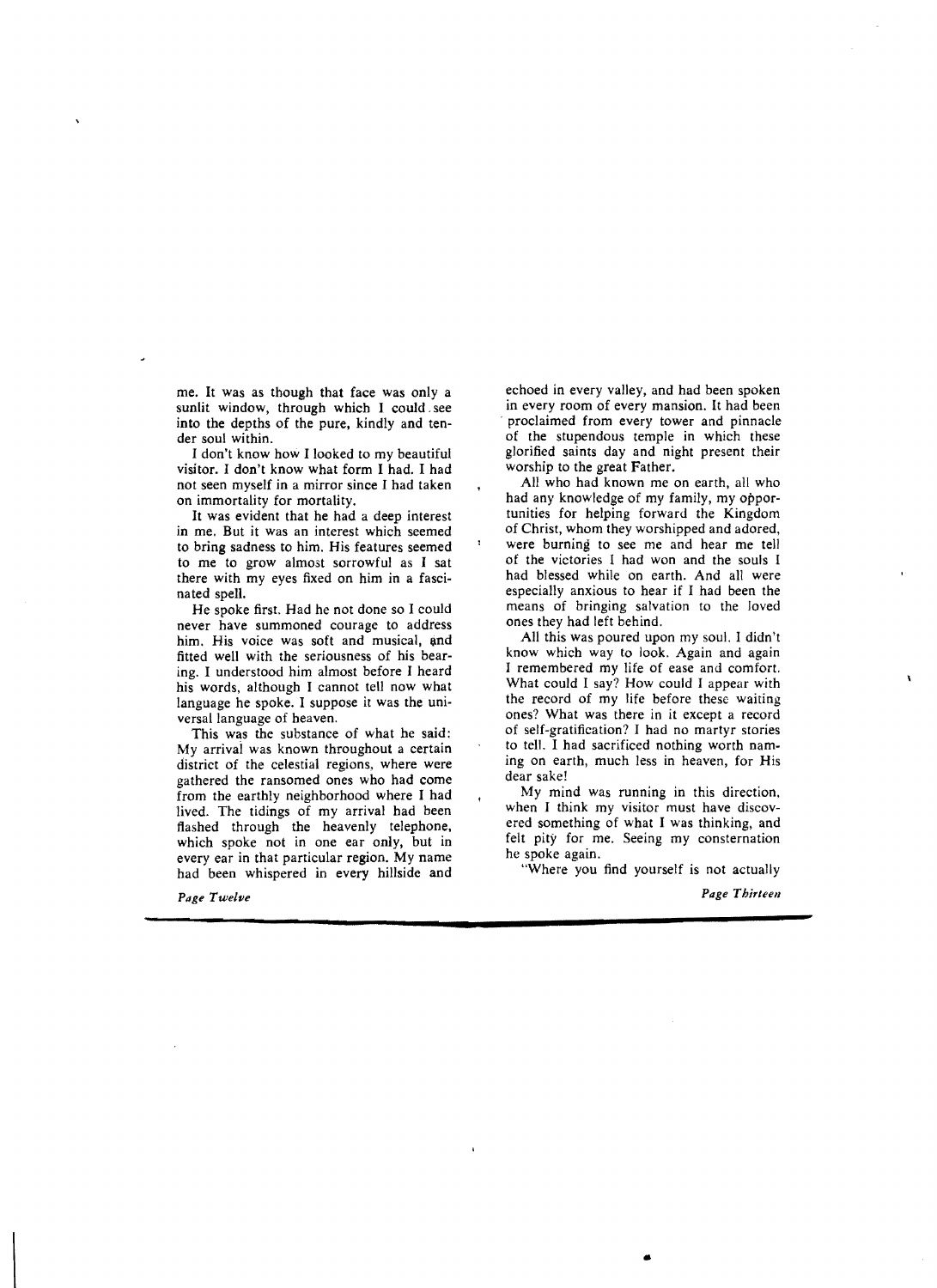heaven," he said, "but only its forecourt, a sort of outer circle. Presently, the Lord Himself, with a great procession of His chosen ones will come to take you into the Celestial City itself. There is where your residence will be if He deems you worthy; that is, if your conduct on the battlefield below has pleased Him.

"Meanwhile, I have obtained permission to come and speak to you concerning a soul who is very dear to me. I understand he lives in the neighborhood where you recently lived, and from which you have just come. Our knowledge of the affairs of earth is, for our own sakes, limited, but now and then we are permitted to get a glimpse.

"Can you," he said, "tell me anything about my son? He was my only son. I loved him dearly. I loved him too much. I spoiled him when a child! He had his own way. He grew up willful, passionate and disobedient. And my example didn't help him."

Here a cloud for a moment came over the beautiful brow, but vanished as quickly as it came. "Memory has been busy, but that has all gone," he said, as though talking to himself. And then he finished the story of his prodigal son. He, the father, had been rescued, washed, regenerated. He had learned to fight for souls, and had won many to the blood-stained banner. Then he had suddenly been taken in death by an accident at his

*Page Fourteen* 

work, and was taken to heaven.

"And now," he added, "where is my boy? Give me tidings of my boy! He lived near you, and had business dealings with you. What did you do for him? Is there hope? Tell me what his feelings are today."

He stopped speaking. My heart sank within me. What could I say? I knew the boy. The story of the father's death and his prodigal son had been told me. I had never spoken one serious word to the boy about his soul or about his Savior. I had been busy about other things. And now, what could I say to his father, who stood before me? I was speechless!

The cloud that I had noticed before again came over the face of my visitor, but with a dark shadow this time. He must have guessed the truth. He looked at me with a look in which I felt that disappointment to himself and pity for me were combined. He then spread his wings and soared away.

I was so intently gazing after his retreating form that I hadn't noticed a second fair being, who had descended from above, and who now occupied the place abandoned only a moment before by my last visitor.

I turned and looked upon the newcomer. This was a spirit of the same class, of the same ransomed multitude who once were dwellers of earth. There was a dignity of bearing. the same marvelous expression of

•

Page Fifteen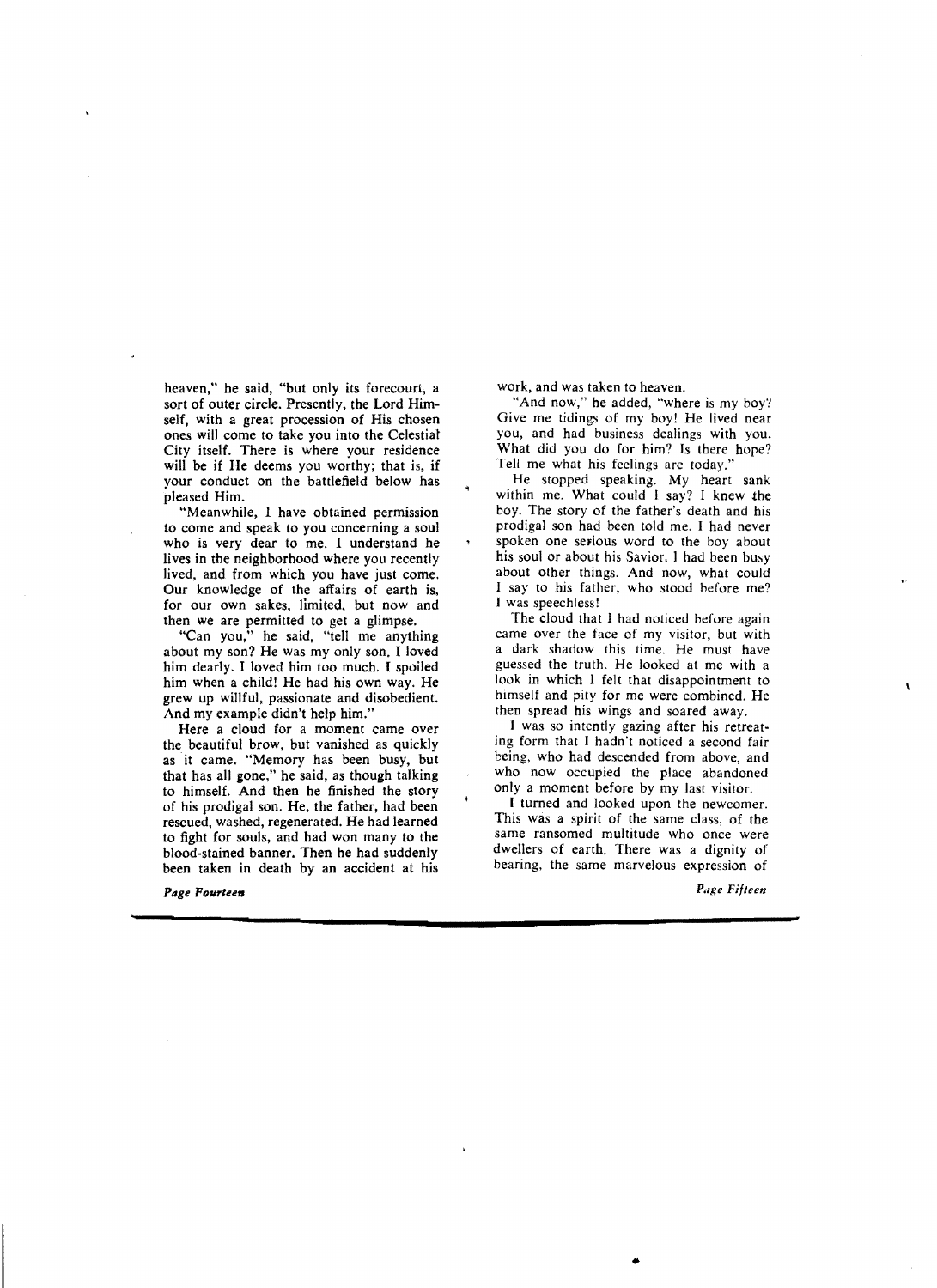inward power, and purity, and joy. But in this case there was a beauty (which I could have imagined) of more delicate and enthralling mold.

Beautiful as I thought my first visitor to be, more beautiful than conception or dream of earth could be, yet here was a beauty that surpassed it-not, perhaps, if judged from heaven's view, but judged from my standpoint, for it must be remembered that I was still a man. My former visitor I have said was a glorious man-this one was evidently the glorified form of a woman.

'J

.

 $\int$ 

I had, when on earth, sometimes thought that I could have wished for the privilege of beholding Eve in the hour when she came forth from the hands of her Maker. And I had imagined something-only something, of what her beautiful form must have been as she sprang into being on that bridal morning, young and pure and beautiful-the fair image of her Maker-perhaps, the sweetest work of God. Now, here I saw her-I saw Eve reproduced before my eyes as young, pure and beautiful, even more beautiful than her first mother could possibly have been, for was not this His finished work?

But I was soon awakened from my dream by the voice of the fair creature who, from her manner, evidently wished to speak to me on some matter of great importance.

She told me her name. I had heard it on

*Page Sixteen* 

earth. She was a widow who had struggled through great difficulties. Her husband's death had resulted in her conversion to Christ. Converted, she had given herself up unreservedly to fight for the Lord. Her children had been her first care. They had all been saved, and were fighting for God, except one.

 The mention of that name brought the same saddening cloud on her lovely face which had dimmed the bright face of my first visitor. But the cloud vanished almost as soon as it came. That one, that unsaved one, was a girl who had been her mother's delight. She had grown up beautiful, the village pride, but alas! had gone astray. It was the old story of wrong, and of being seduced into evil ways. And then of utter abandonment to that way of life, and all the consequent train of miseries.

J listened. I had known some of the sad story on earth, but I had turned away from hearing any more about it, as being "no concern of mine." Little did I ever think that ) I would be confronted with it in heaven!

And now the bright spirit turned those eyes on me that, beaming with love and concern, were more beautiful than ever. She said again: "My daughter lived near you. You know her. Have you saved her? I don't know much about her, but I do know that

•

Page Seventeen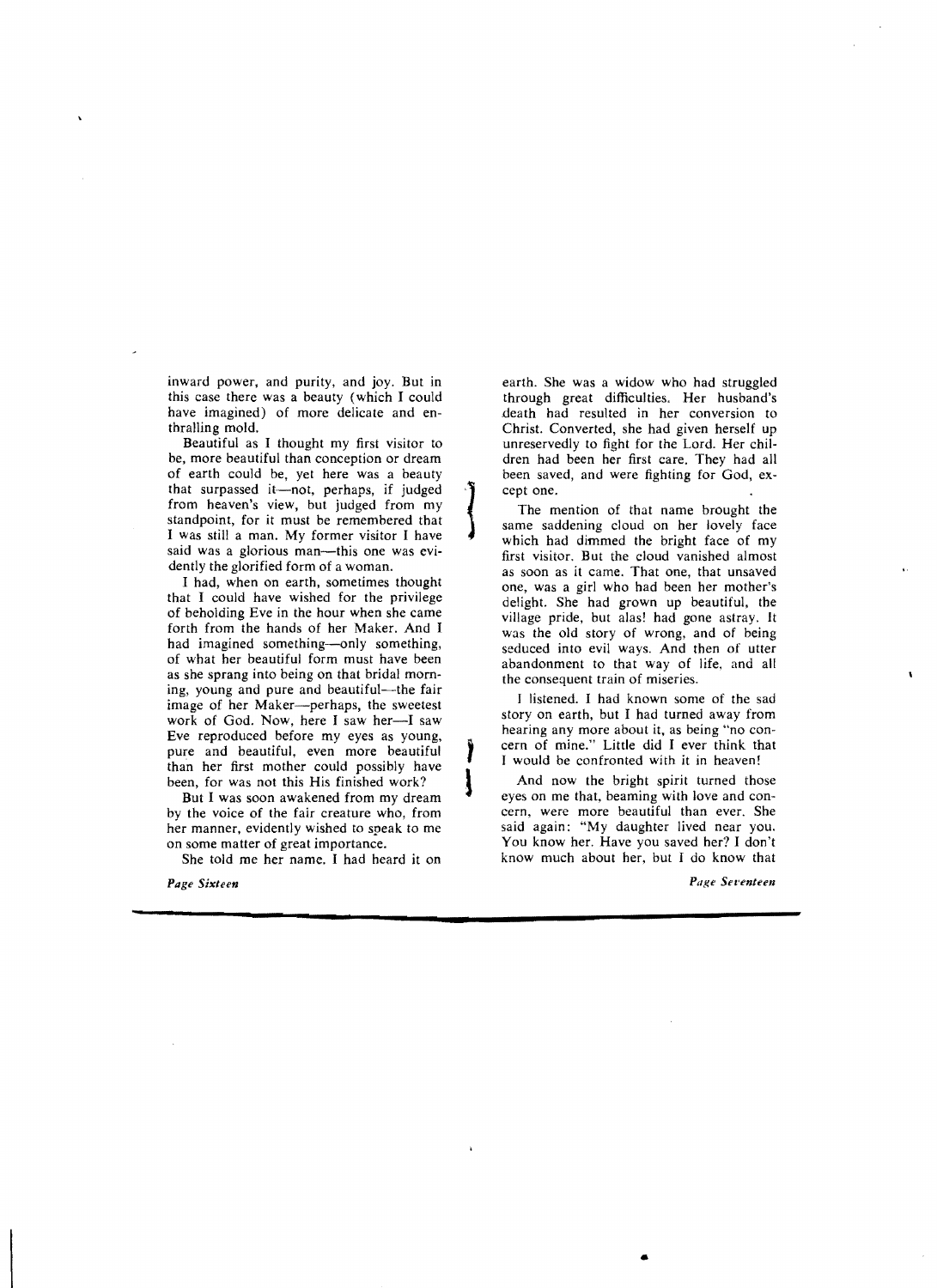one earnest and determined effort would save her, and win her to Christ."

And then again she asked me, "Have you saved my child?"

I must have cried out in agony. I know I put my hands over my eyes, because I could no longer bear to meet her intent look, which now turned to one of pity for

me. How long she continued to look on me, with an expression of concern almost greater than she had shown for her lost child, I do not know. But when I uncovered my eyes she was gone, and the silvery sheen of her white wings marked her out to my seeking eyes like a speck on the distant blue.

Then I cried out, "Oh, my God, is this heaven? Will these questionings go on forever? Will the meanness and selfishness of my past life haunt me throughout eternity? What shall I do? Can I not go back to earth, and do something to redeem myself from this wretched sense of unworthiness? Can I not live my life over again?"

This question had hardly passed through my mind when there was another rush of wings, and down beside me alighted another form, surprisingly resembling the first that had spoken to me, and yet, oh so very different! But I will not take time to describe him; you must imagine it.

He introduced himself much in the same

**---------------------------------------------------------**

*Page Eighteen* 

way as my former visitors. He had been a great singer, but was awakened and won to Christ only a short while back. Having had much forgiven, he had loved much. All his desire after his conversion was to get free from the entanglements of business and to devote himself a living sacrifice to the saving of men.

When just on the threshold of the realization of his wish, he had been sent to heaven. And here he was, a spirit of glory and joy, coming to inquire of me concerning the church group among whom he had labored, and of the crowd of companions he had left behind. Was I acquainted with his little church? Their place of worship was near my place of business. Had I helped them in their difficulties, and in their service and testimony for Christ? Had I done anything for his old mates, who were drinking and cursing their way to hell? He had died with prayers for them on his lips. Had I stopped them on their way to ruin?

Again I could not speak. What could I say? I knew his church. But I had never given them any encouragement or help. I knew of the hovels in which his old mates lived, and the dens of hell in which they spent their time and money. But I had been too busy, or too proud, or too cowardly to seek them out with the message of the Savior's love.

•

*Page Nineteen*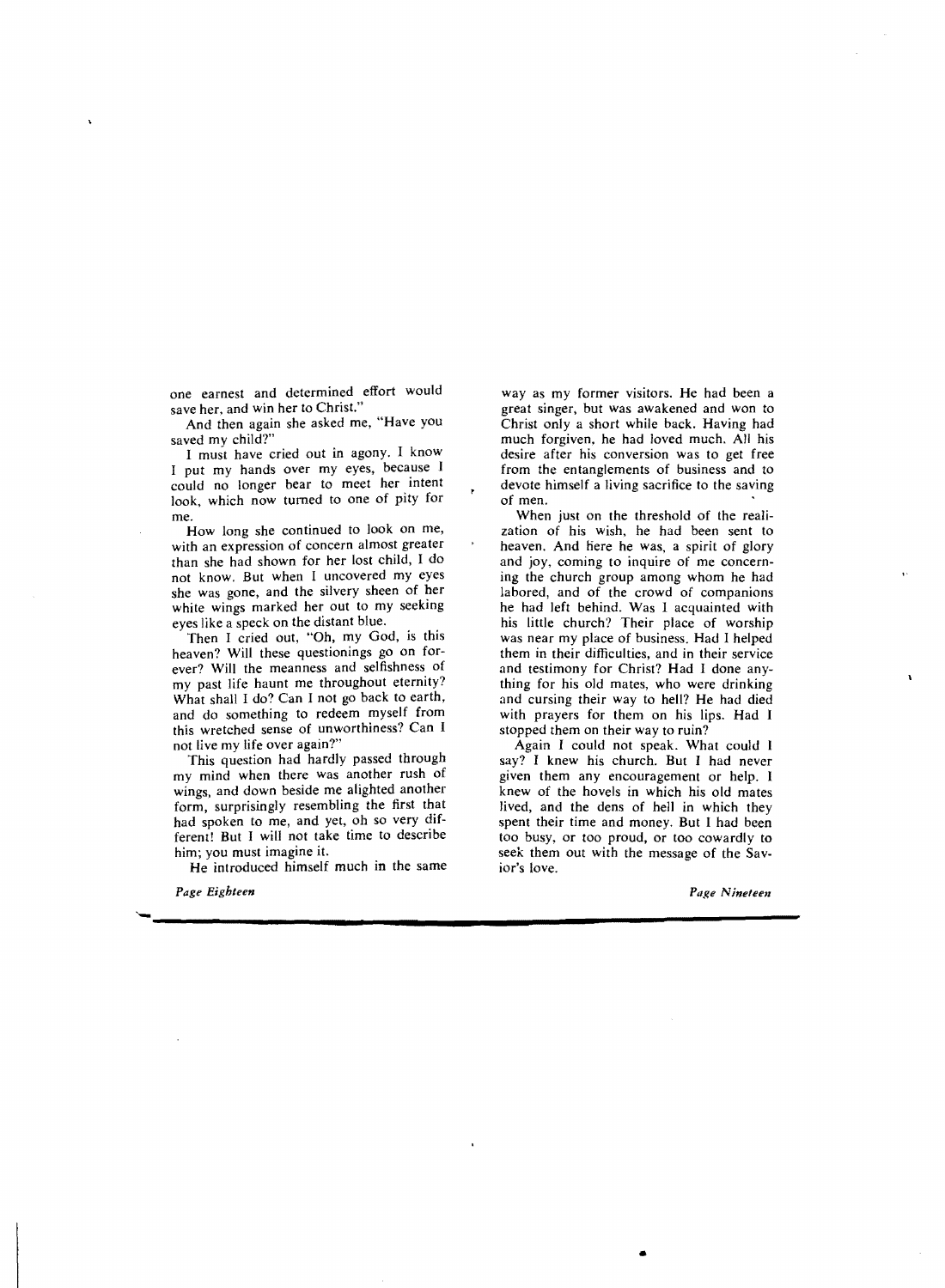I was utterly speechless. He guessed my feelings, I suppose, because with a look of sympathy he left in sadness-at least in as much sadness as is possible in heaven.

As for myself, I was in anguish-strange as it may appear, considering I was in heaven. But so it was. Wondering whether there was not some comfort for me I involuntarily looked around. And I saw a marvelous phenomenon on the horizon at a great distance. All that part of the heavens appeared to be filled with a brilliant light, surpassing the blaze of a thousand suns at noonday. And yet there was no blinding glare making it difficult to gaze upon, as is the case with our own sun when it shines in its glory. Here was a brilliance far surpassing anything that could be imagined, and yet I could look upon it with pleasure.

As I continued to gaze, wondering what it could be, it appeared to come a little closer. Then I realized it was coming in my direction. I was still reclining on the banks of the beautiful river.

And now I could distinctly hear the sound of music. The distance was a great many miles, after the measurement of earth, but the atmosphere was so clear, and I found my eyesight so strong, that I could easily see objects at a distance which, on earth, would have required a powerful telescope. The sound came closer. It was music, be-

yond question-and such music as I had never heard before. But there was a strange commingling of other sounds which all together made a marvelous melody, made up, as I afterwards discovered, by the strains that came from the multitude of musicians, and the shouts and songs that proceeded from innumerable voices. This phenomenon was approaching rapidly. But my curiosity was so strongly aroused to know what it was that a few minutes seemed an age.

Finally I was able to make out what it was. It was astounding! But who could describe it! The whole firmament was filled, as it were, with innumerable forms, each of beauty and dignity, far surpassing those with whom I had already made an acquaintance. Here was a representative portion of the aristocracy of heaven accompanying the King, who came to welcome into the heaven of heavens the spirits of men and women who had escaped from earth, who had fought the good fight, who had kept the faith, and had overcome in the conflict as He had overcome.

I stood filled with awe and wonder. Could it be possible? Was I at last actually to see my Lord and be welcomed by Him? In the thought of this rapture I forgot the sorrow that only a moment before had reigned in my heart, and my whole nature swelled with expectation and delight. The sound came closer. It was music, be-<br>
Page Twenty-one<br>
Page Twenty-one<br>
Page Twenty-one

•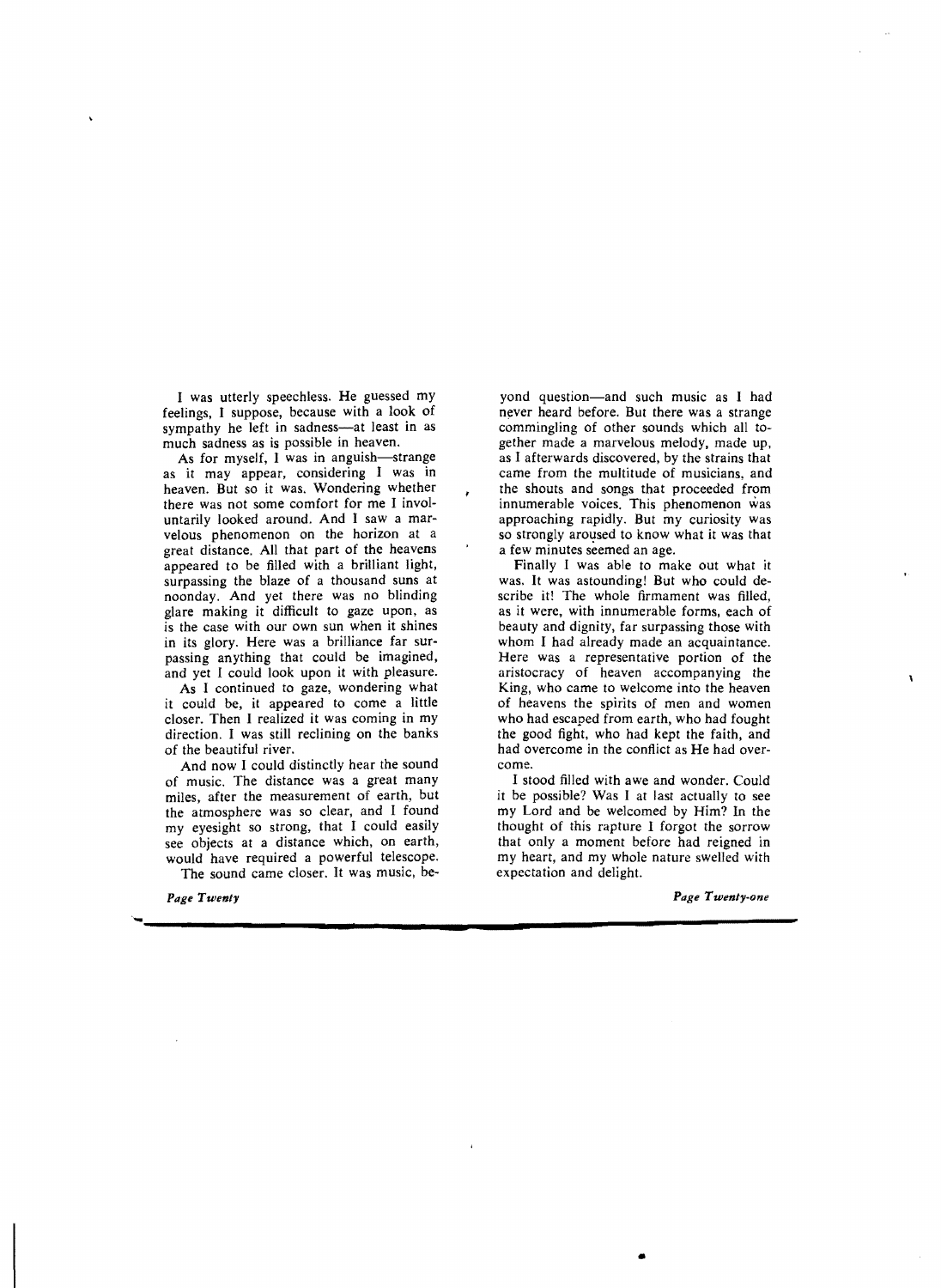And now the procession was upon me. I had seen some of the pageants of earthdisplays that required the power of mighty monarchs, and the wealth of great cities and nations to create-but they were each, or all combined, as the feeble light of a candle to a tropical sun in comparison with the tremendous scene which now spread itself before my astonished eyes.

On it came. I had sprung up from my reclining position, and then had fallen prostrate as the first rank of these shining heavenly spirits neared me. Each one looked in himself, to my untutored eyes, like a god, so far as greatness and power could be expressed by the outward appearance of any being.

Rank after rank swept past me. Each turned his eyes upon me, or seemed to do so. I could not help feeling that I was somewhat an object of pity to them all. Perhaps it was my own feelings that made me imagine this. But it certainly appeared to me as though these noble beings regarded me as a fearful, cowardly soul, who had only cared for his own interests on earth, and had come up there with the same selfish motives.

On they came. Thousands passed me, yet there appeared to me to be no diminishment in the numbers yet to come. I looked at the procession as it stretched backwards, but my eyes could see no end to it. There must have

*Page Tu'enty.tu'o* 

been millions. It was indeed a "multitude that no man could number."

All were praising God, either in hymns expressive of adoration and worship, or by recounting, in songs of rapture the mighty victories which they had witnessed on earth -or describing some wonderful work they had seen elsewhere.

And now, the great central glory and attraction of the splendid procession was at hand.

I gathered this from the still more dignified character of the beings who now swept by, the heavier crash of music and the louder shouts of exultation which came pealing from all around.

I was right, and before I could prepare my spirit for the visitation, it was upon me. The King was here! In the center of circling hosts—which rose tier above tier into the blue vault above. turning on Him their millions of eyes, lustrous with the love they bore Him-I beheld the celestial form of Him who Once died for me upon the cross. The procession halted. Then at a word of command, they formed up instantly in three sides of a square in front of me, the King standing in the center immediately opposite the spot where I had prostrated myself.

What a sight that was! Worth toiling a lifetime to behold it! Nearest to the King were the patriarchs and apostles of ancient

•

Page Twenty-three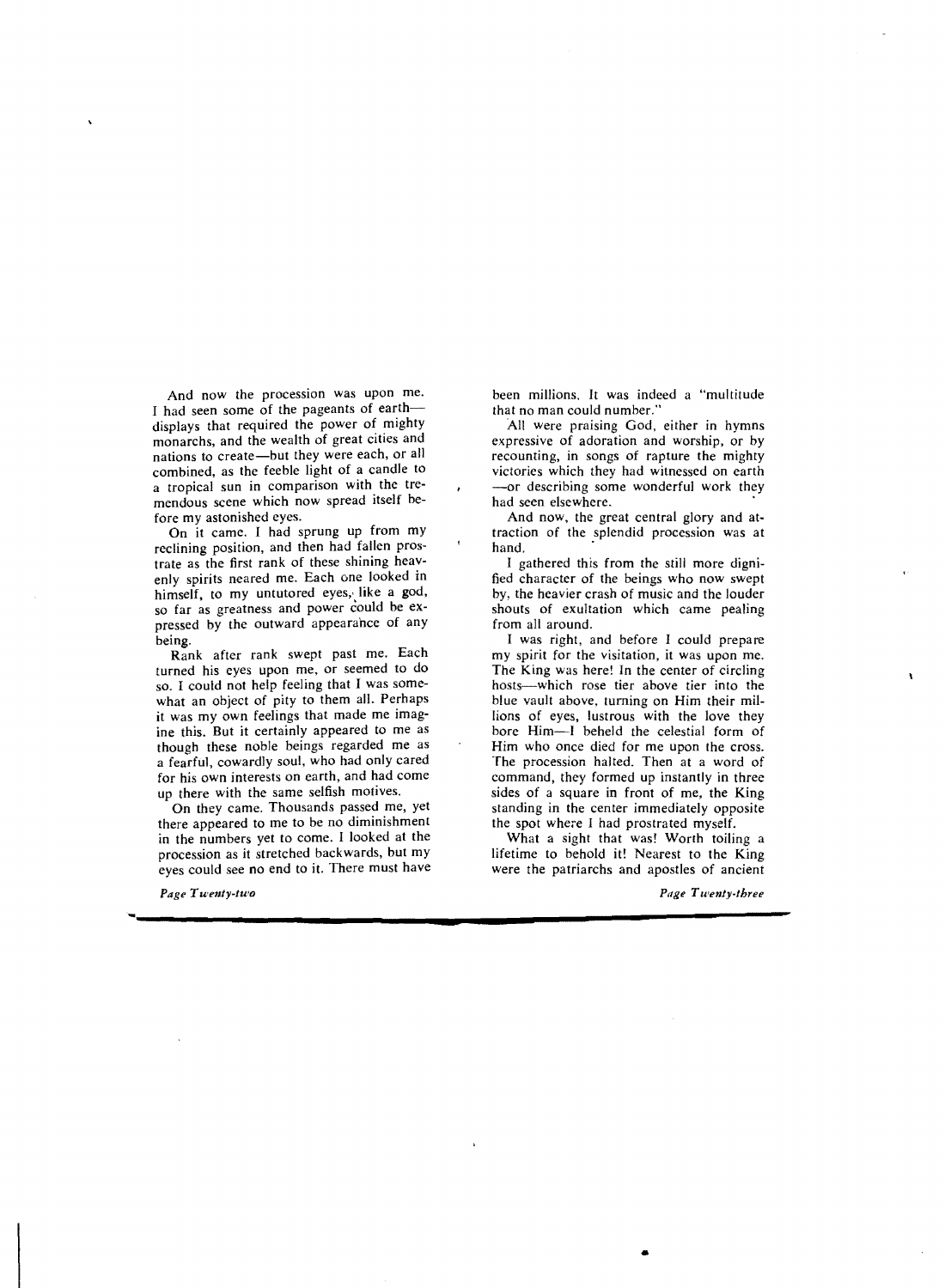times. Next, rank after rank, came the holy martyrs who had died for Him. Then came the army of warriors who had fought for Him in every part of the world.

And around and about, above and below, I beheld myriads and myriads of spirits who were never heard of on earth outside their own neighborhood, or beyond their own times, who, with self-denying zeal and untiring toil had labored to extend God's kingdom and to save the souls of men. And encircling the gorgeous scene, above, beneath, around, hovered glittering angelic beings who had kept their first estate, proud, it seemed to me, to minister to the happiness and exaltation of these redeemed out of the poor world from which I came.

I was bewildered by the scene. The songs, the music, the shouts of the multitude that came like the roar of a thousand cataracts, echoed and re-echoed through the sunlit mountains. And the magnificent and endless array of happy spirits ravished my senses with passionate delight. All at once, however, I remembered myself, and was reminded of the High Presence before Whom I was bowed, and lifting up my eyes I beheld Him gazing upon me.

What a look it was! It was not pain, and yet it was not pleasure. It was not anger, and yet it was not approval. Anyway, I felt that in that face, so inexpressibly admirable

Page Twenty-four

and glorious, there was yet no welcome for me. I had felt this in the faces of my previous visitors. I felt it again in the Lord's.

That face, that Divine face, seemed to say to me, for language Was not needed to convey to the very depths of my soul what His feelings were to me: "Thou wilt feel thyself little in harmony with these, once the companions of My tribulations and now of My glory, who counted not their lives dear unto themselves in 9rder that they might bring honor to Me and salvation to men." And He gave a look of admiration at the host of apostles and martyrs and warriors gathered around Him.

Oh, that look of Jesus! I felt that to have one such loving recognition-it would be worth dying a hundred deaths at the stake. It would be worth being torn asunder by wild beasts. The angelic escort felt it too, for their responsive burst of praise and song shook the very skies and the ground on which I lay,

Then the King turned His eyes on me again. How I wished that some mountain would fall upon me and hide me forever from His presence! But I wished in vain. Some invisible and irresistible force compelled me to look up, and my eyes met His once more. I felt, rather than heard, Him saying to me in words that engraved themselves as fire upon my brain:

•

Page Twenty-five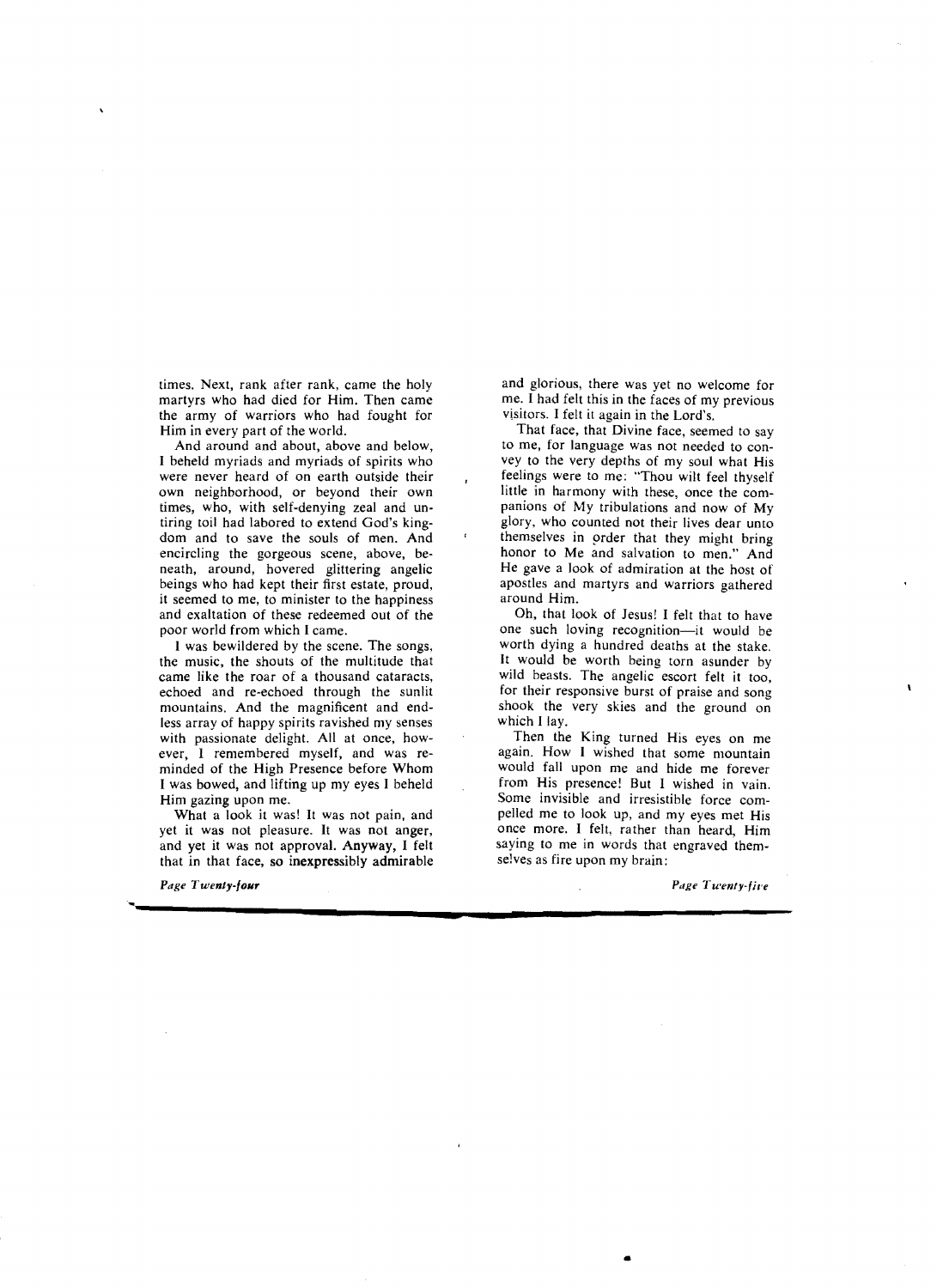"Go back to earth. I will give thee another opportunity. Prove thyself worthy of My name. Show to the world that thou possessest My spirit by doing My works, and becoming, on My behalf, a savior of men. Thou shalt return hither when thou hast finished the battle, and I will give thee a place in My conquering train, and a share in My glory.'

What I felt under that look and those words no heart or mind could possibly describe. They were mingled feelings. First came the unutterable anguish arising out of the full realization that I had wasted my life, that it had been a life squandered on the paltry ambitions and trifling pleasures of earth-while it might have been filled and sown with deeds that would have produced a never-ending harvest of heavenly fruit. My life could have won for me the approval of heaven's King, and made me worthy to be the companion of these glorified heroes.

But combined with this self-reproach there was a gleam of hope. My earnest desire to return to earth was to be granted. Perhaps it was in response to the longings I had felt ever since the realization of my earthly failures had dawned upon me that this favor was granted to me. I could have the privilege of living my life over again. True, it was a high responsibility. but Jesus would be with me. His Spirit would enable

*Page Twenty-six* 

me. And in my heart I felt ready to face it. The cloud of shining ones had vanished. The music was silent. I closed my eyes and gave myself over, body, soul and spirit, to the disposal of my Savior-to live, not for my own salvation, but for the glory of my Christ, and for the salvation of the world. And then and there, the same blessed voice of my King stole over my heart, as He promised that His presence should go with me back to earth, and make me more than conqueror through His blood.

## ☆ ☆ ☆

This was only a vision General William Booth received. Do not expect that when the time comes for you to leave this life that you will have another chance. The Bible teaches, "It is appointed unto man, once to die, but after this the judgment." Hebrews 9:27. General Booth was already zealously serving God at the time he received this vision. Therefore, the warning of the vision was not for himself, but for him to tell, as a warning and admonition to others.

The account of this vision by General Booth has brought warning, challenge and inspiration to many. The writer of the words you are now reading was likewise brought up short to realize his true position when he read the account of this vision years ago.

•

Page Twenty-seven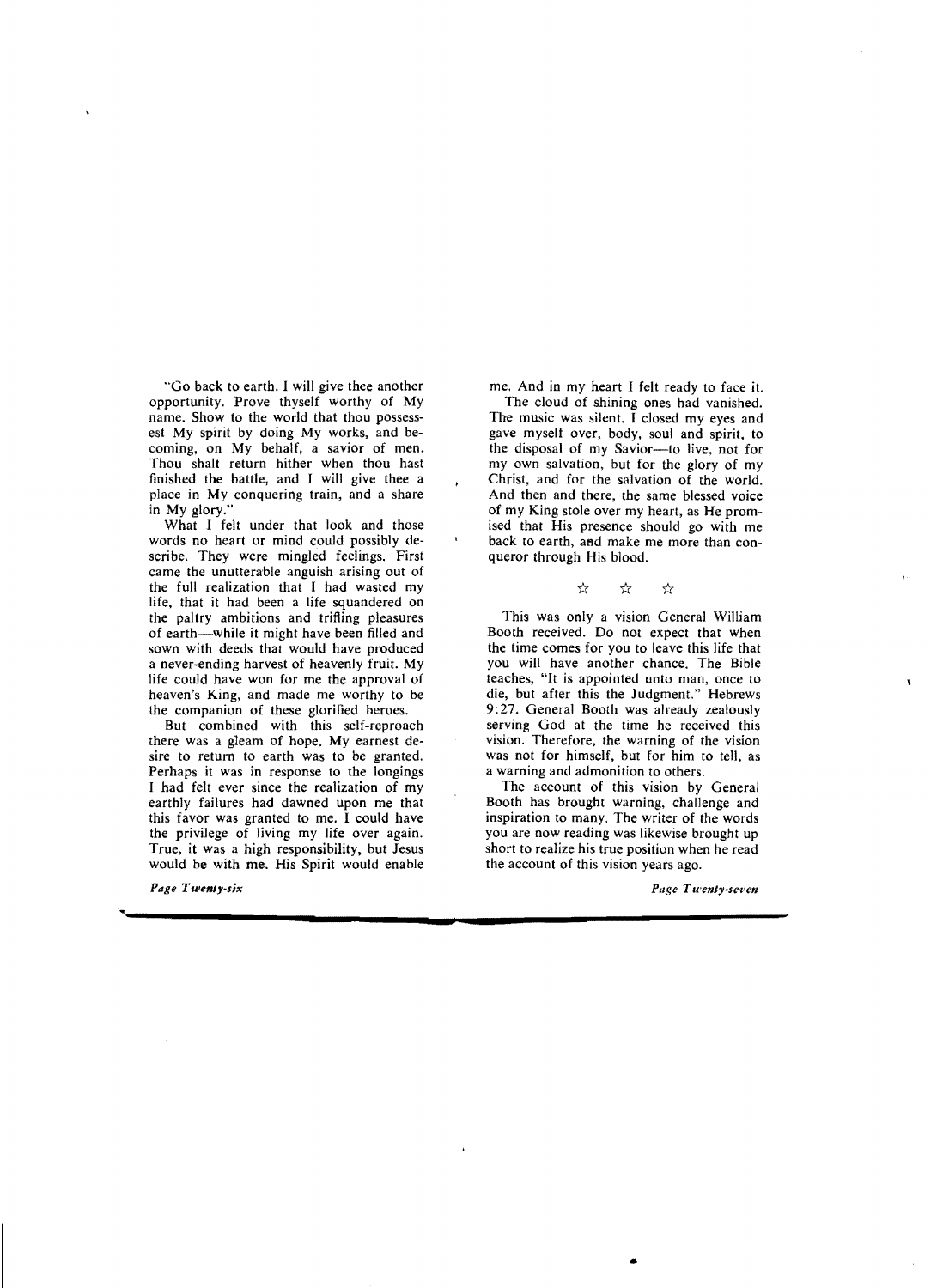I was a young man, professing faith in Christ. I had been baptized, joined the church, was active in the choir, in Sunday School work, youth work, etc. But my main interest was in promoting my own interests.

But-you may be thinking-that wouldn't affect one's salvation if one is truly trusting in Christ. We are not saved by works.

That is true, that we are not saved by works, but we must truly be born again, or we are lost. And to be born again means to be truly converted from self to Christ. The person whose main interest is ease, comfort, pleasure and the attaining of certain coveted goals for self in this life is not converted from self to Christ. Such a one is not truly born again no matter how much that one is trusting in Christ for salvation.

Your trust and faith in Christ must move you to obey Christ, and to live for Him and please Him-or your faith is vain.

If you are to receive God's forgiveness you must believe on Christ as Lord as well as believe on Him as Savior. And you don't really believe on Him as Lord unless you have truly surrendered your life and wiII to Him. He is not your Lord unless He is your Lord indeed.

You are not saved by your good works, but the living of your life will tell whether you are truly converted, and therefore truly born again. The person who is not a Chris-

*Page Twent,-eight* 

tian is living a life that is in rebellion toward God. And the person who professes to believe in Christ but who will not surrender his life and will to Him is likewise living in rebellion toward God. And the same condemnation hangs over that one as hangs over the one who makes no profession at all.

In the eighth chapter of Mark it's recorded that Christ stated, "Whosoever will come after me, let him deny himself, and take up his cross and follow me." A cross is an implement of death. Christ calls us to death! It must be death to the self life in order that we may become alive to Him to do His will. It is when we die to self and become alive to His will for us that we are born again and are truly converted.

Is this realIy true in your life?

In the next verse the Lord says, "For whosoever will save his life shall lose it; but whosoever shall lose his life for my sake and the gospel's, the same shall save it."

Do you wish your life to be saved? Do you wish your life to continue forever in the blessed presence of God, in the unspeak. able glories of Heaven? Then be dead indeed to self and sin, and surrender yourself without reservation to Christ as your Lord.

You may be reasoning in your mind right now that this scripture is speaking of those who wish to receive rewards in Heaven for the life they have lived for Christ on earth.

•

*Page Twent,-nine*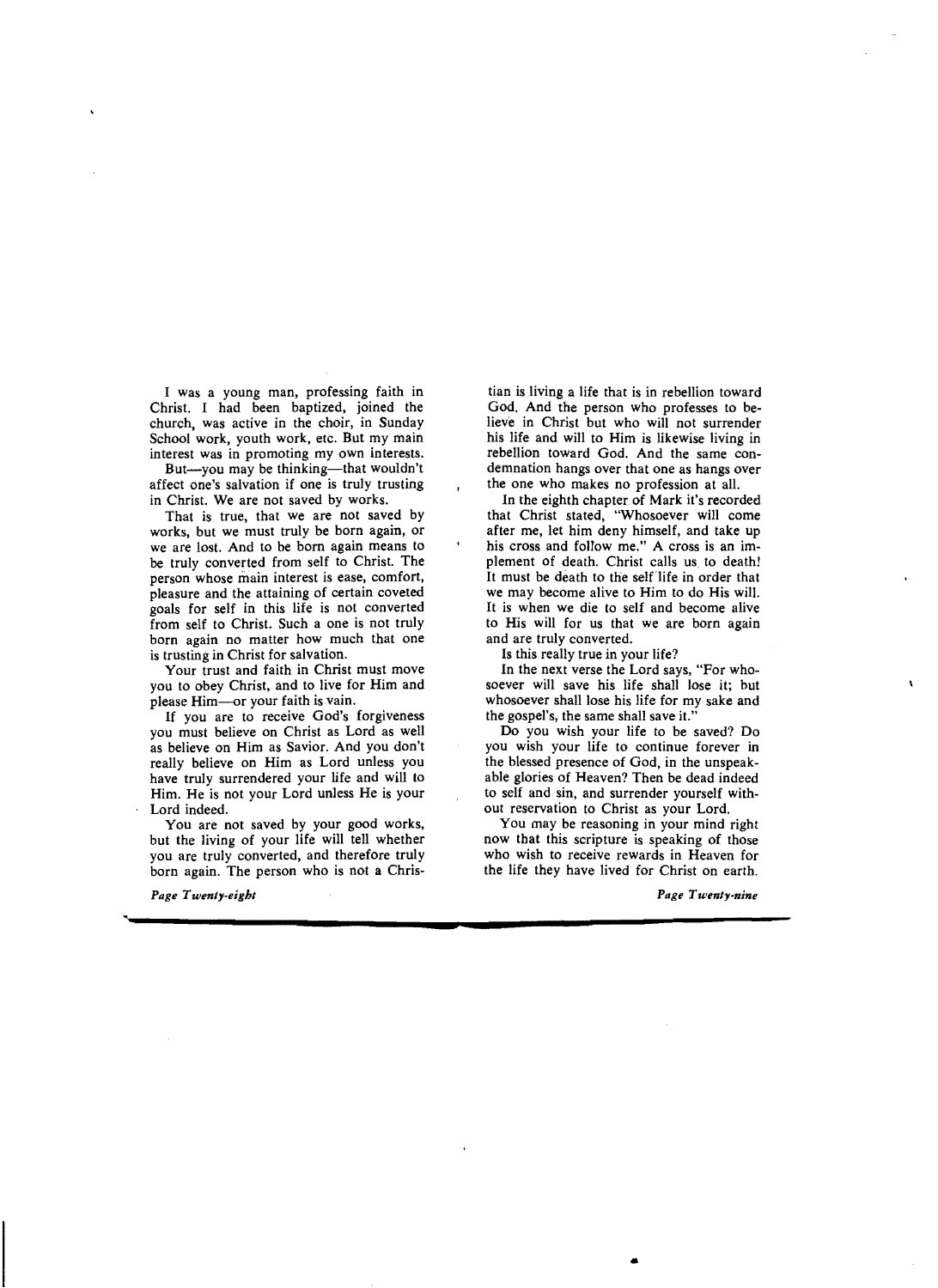You may argue, as so many do, that this means that if a Christian lives his life on earth for himself that he will have no rewards in Heaven. He will have wasted and lost his opportunities.

But will you read with me what the very next verse says? The Lord continues, "For what shall it profit a man, if he shall gain the whole world, and lose his own soul?" Is He talking about rewards here or is He talking about the matter of eternal life or eternal death? Surely if you will be honest with yourself and with God you must admit that in these verses He is speaking of losing one's own soul by having lived a life for self. What other conclusion can we come to if we study the meaning of these three sentences from Christ honestly?

You have great ambitions for yourself. Maybe you are one who has even attained to many of those ambitions. But what do you really have, or what have you really accomplished, even if you have gained all of the world that you desire? What does all of this amount to, all the pleasures, all the satisfaction, all the ease, comfort and security, if it means that your soul will be LOST, because your life is wrapped up in yourself instead of being wrapped up in Christ and in doing what He would have you do.

To become a Christian one must first realize that he is a sinner, and that self has dom-

ina ted his life thus far. He has refused real obedience to God as his rightful Governor. And his condemnation is to be forever separated from God. "For the wages of sin is death." Romans 6:23. And, "This is the second death." Revelation 20: 14.

The sinner must then realize, as revealed in God's Word, that his only hope is to become reconciled to God through Jesus Christ. And that reconciliation is not of the mind only but also of the heart. "For with the heart man believeth unto righteousness." Romans 10:10.

God sent His Son to die on Calvary's cross for our sin, that we might be forgiven. But God imparts forgiveness only when both mind and heart have received Christ. With our mind we receive the record of what Christ has done for us, and with the heart we dethrone self and enthrone Christ in our life, receiving Him to be our Lord and Ruler in very truth. When Christ is thus believed on and received, then true conversion and the new birth has come to that life, and that sinner has been reconciled to God.

But for the one who wishes to receive Christ only as Savior but not as Lord-that one is not yet converted. He is still in rebellion toward God.

You may argue that we can have no real assurance of salvation if we believe that obedience to Christ is necessary for acceptance

•

*Page Thirty.one* 

*Page Thirty*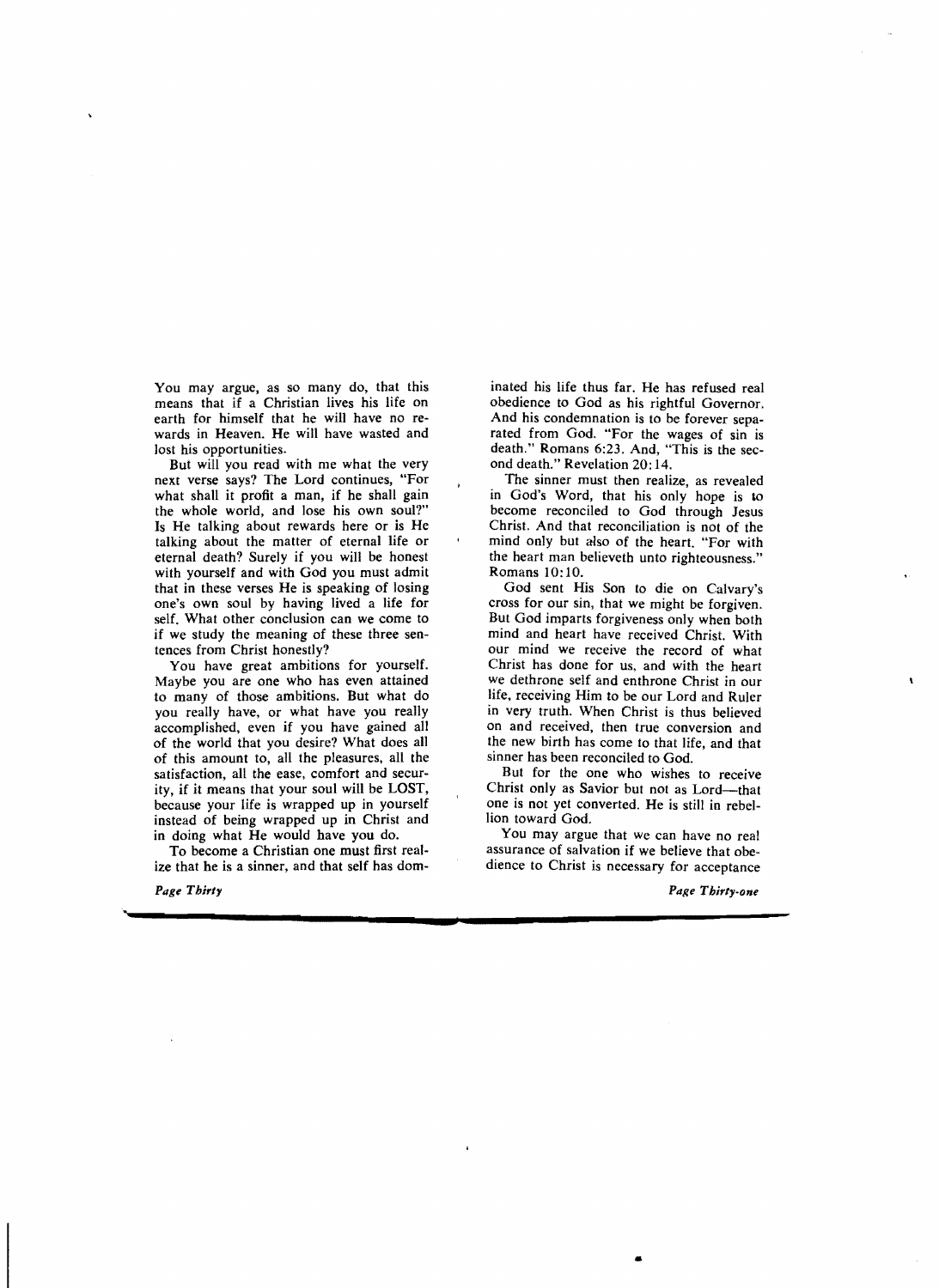with God. You may be one who has said, "All we have to do is believe. Anything more than that is works. And we are not saved by works."

Yes, it's true that no good works on our part can in any way cancel our guilt of sin. Only the death of Christ atones for sin. But besides the cancelling of the guilt of sin there must be a change of heart. And unless that has happened, and unless Christ has become your Lord in truth there has not been real conversion, you are still not reconciled to God, and you are not saved.

As to assurance---only the one who has surrendered his life and will to Christ can have genuine assurance that all is well with his soul. The apostle John, inspired of God, wrote

"And hereby we do know that we know Him, if we keep His commandments. He that saith, I know Him, and keepeth not His commandments, is a liar, and the truth is not in him. But whoso keepeth His word, in him verily is the love of God perfected: hereby know we that we are in Him." I John  $2:3-5.$ 

I John was written to give assurance to true believers, to show them that they could know that they had eternal life. It also shows the one with false hope that his hope is without foundation.

John also said, "He that hath the Son

*Page Thirty-two* 

hath life; and he that hath not the Son of God hath not life." I John 5:12. The only way you can have the Son of God enter your life is to receive Him completely, without compromise, Without reservation. "If He is not Lord of all He is not Lord at all."

If you have sought to enter Heaven's gate without real conversion of heart and life to Christ will you not surrender to Him now? And serve Him with even greater zeal than you ever served self, when you sought earthly pleasures, ease and riches. And the Christ who lives and works through His true servants will likewise live and work through you to the salvation of others.

"Only one life. 'Twill soon be past. Only what's done for Christ shall last." I am thankful that God awakened me when He did. I trust He has likewise spoken to you.

The one who has handed this booklet to you or has sent it to you in the mail, or has possibly made it available to you in some other way, is concerned that you make your calling and election sure, and that you receive a glorious and rich entrance into that glorious kingdom. And if you are one who was already converted to Christ<br>before receiving this booklet, the giver desires that you will be challenged as never before by the message here.

"The pen is mightier than the sword." Share in in turn may be challenged and blessed by its mes-If you are not sure that you are right with God<br>If you are not sure that you are right with God

•